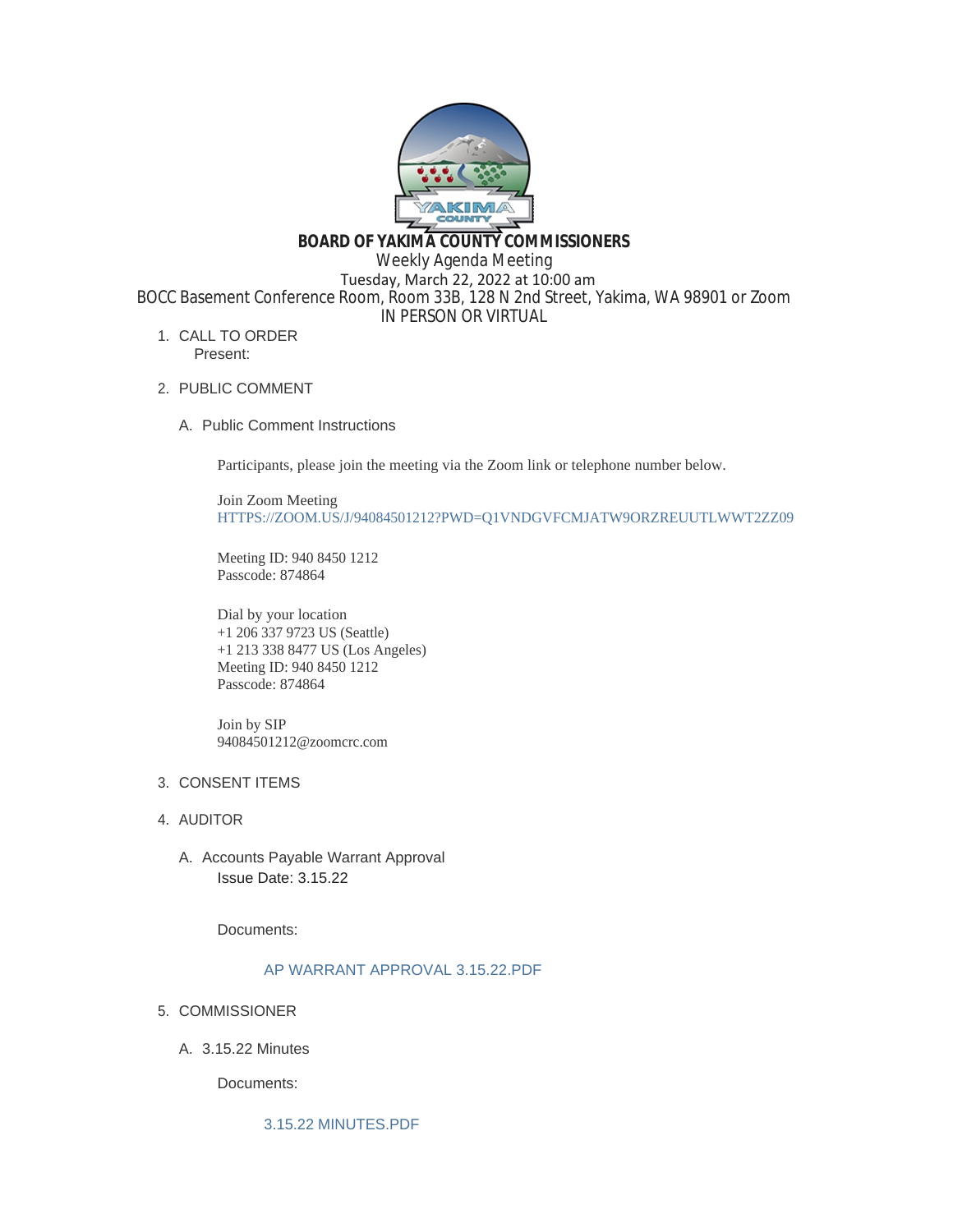B. Resolution 84-2022

Appointing Cynthia Anguiano to the Yakima County Veterans Advisory Board.

Fiscal Impact: \$0

Documents:

## [84-2022.PDF](https://www.yakimacounty.us/AgendaCenter/ViewFile/Item/4051?fileID=16024)

C. Resolution 85-2022

Appointing Robert Tree to the Yakima County Planning Commission.

Fiscal Impact: \$0

Documents:

#### [85-2022.PDF](https://www.yakimacounty.us/AgendaCenter/ViewFile/Item/4052?fileID=16023)

#### 6. COUNTY ROADS

A. Agreement 84-2022

Consultant Agreement with Sargent Engineers Inc. for Structural Engineering Services.

Fiscal Impact: Maximum Amount Payable \$100,000

Documents:

#### [BOCC 84-2022.PDF](https://www.yakimacounty.us/AgendaCenter/ViewFile/Item/4023?fileID=16006)

#### 7. HUMAN RESOURCES

Resolution 80-2022 A.

Additions/Deletions to Budgeted Positions in Fund 105 (Sheriff's Office Special Operations), Department 220 (Sheriff's Office), Fund 103 (Pretrial Services), and Department 080 (Treasurer's Office).

Fiscal Impact: Funding of the Changes will be Absorbed within the Existing Department Budget Levels for 2022.

Documents:

## [80-2022.PDF](https://www.yakimacounty.us/AgendaCenter/ViewFile/Item/4024?fileID=16007)

B. Resolution 81-2022

Adopting a One Time Employee Payment Allocation in the Prosecutor's Office.

Fiscal Impact: Up to \$34,500 Total (\$750 x 46 Employees)

Documents: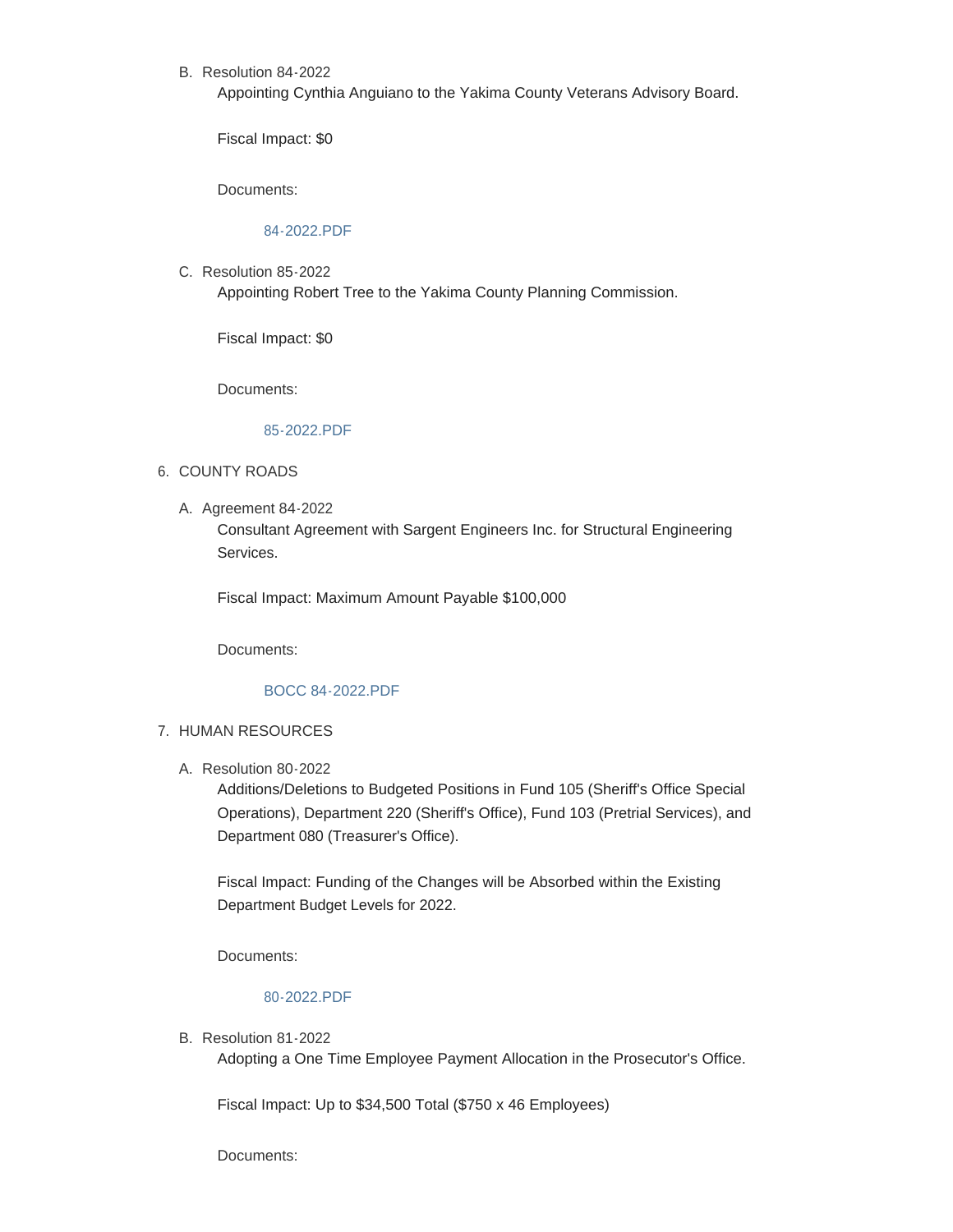## [81-2022.PDF](https://www.yakimacounty.us/AgendaCenter/ViewFile/Item/4025?fileID=16008)

## C. Agreement 85-2022

2021 Memorandum of Agreement between the Board of Yakima County Commissioners and Council 2, Washington State Council of County and City Employees Representing Locals 87, 87P and 87PS Master Agreement for CBA Effective January 1, 2021-December 31, 2022.

Fiscal Impact: Up to \$21,000 (\$750 x 28 Employees)

Documents:

# [BOCC 85-2022.PDF](https://www.yakimacounty.us/AgendaCenter/ViewFile/Item/4026?fileID=16009)

D. Agreement 86-2022

2021 Memorandum of Agreement Between the Board of Yakima County Commissioners, Yakima County Sheriff and Teamsters Local Union No. 760, Representing YSO Office Clerical, Dispatch and Animal Control Employees for CBA Effective January 1, 2021 through December 31, 2022.

Fiscal Impact: \$16,435

Documents:

# [BOCC 86-2022.PDF](https://www.yakimacounty.us/AgendaCenter/ViewFile/Item/4027?fileID=16010)

## 8. HUMAN SERVICES

Resolution 82-2022 A.

Awarding Bid for HOME Rehabilitation Loan Program to Harley A&S General Construction LLC for Maria Elena Mendez; HM20-001.

Fiscal Impact: \$0

Documents:

#### [82-2022.PDF](https://www.yakimacounty.us/AgendaCenter/ViewFile/Item/4028?fileID=16011)

B. Agreement 87-2022

Homeowner Agreement with Maria Elena Mendez for the HOME Rehabilitation Loan Program; Project No. HM20-001.

Fiscal Impact: \$0

Documents:

#### [BOCC 87-2022.PDF](https://www.yakimacounty.us/AgendaCenter/ViewFile/Item/4029?fileID=16012)

C. Agreement 88-2022

Agreement with Harley A&S General Construction LLC for Maria Elena Mendez;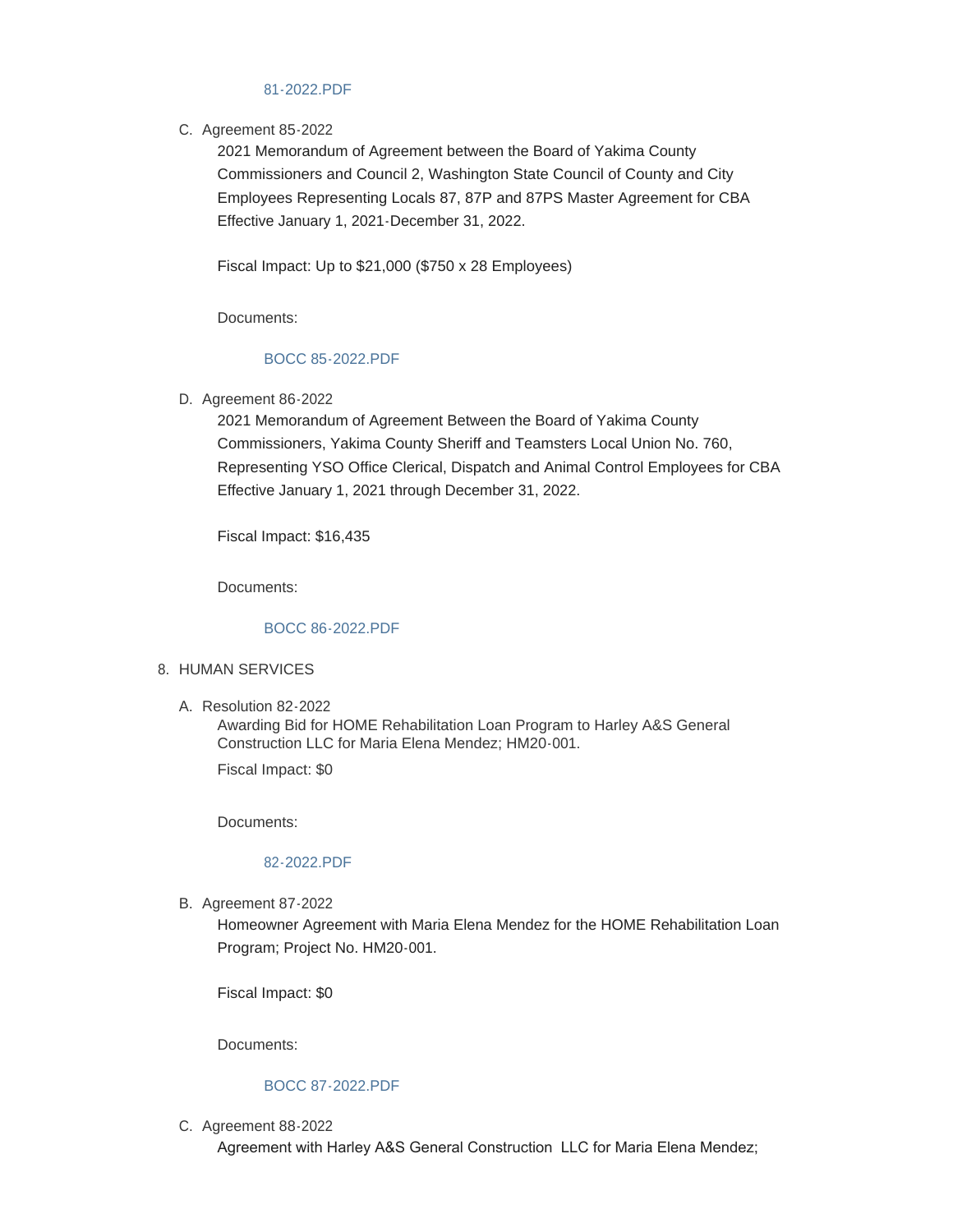Project HM20-001.

Fiscal Impact: \$25,758 - Project is Fully Funded by HOME Investment Partnership Program Federal Funds

Documents:

# [BOCC 88-2022.PDF](https://www.yakimacounty.us/AgendaCenter/ViewFile/Item/4030?fileID=16013)

D. Agreement 91-2022

Agreement with the Latino Community Fund to Assist Eligible Households in Applying for Emergency Rental Assistance.

Fiscal Impact: \$37,500 - Emergency Rental Assistance Program Grant

Documents:

#### [BOCC 91-2022.PDF](https://www.yakimacounty.us/AgendaCenter/ViewFile/Item/4047?fileID=16018)

E. Agreement 92-2022

Agreement with OIC of Washington to Assist Eligible Households in Applying for Emergency Rental Assistance.

Fiscal Impact: \$37,500 - US Department of Treasury Grant

Documents:

#### [BOCC 92-2022.PDF](https://www.yakimacounty.us/AgendaCenter/ViewFile/Item/4048?fileID=16019)

F. Agreement 93-2022

Agreement with Yakima Neighborhood Health Services to Assist Eligible Households in Applying for Rental Assistance.

Fiscal Impact: \$37,500 - Emergency Rental Assistance Program Grant

Documents:

#### [BOCC 93-2022.PDF](https://www.yakimacounty.us/AgendaCenter/ViewFile/Item/4049?fileID=16020)

G. Agreement 94-2022

Modification #1 to the Agreement with Northwest Community Action Center to Modify the Contract End Date and Reduce the Total Amount of the Rent Assistance Contract.

Fiscal Impact: This Modification Reduces the Total Amount of the Contracts by \$861,977. The Total Amount of the Contracts is Now \$396,000

Documents: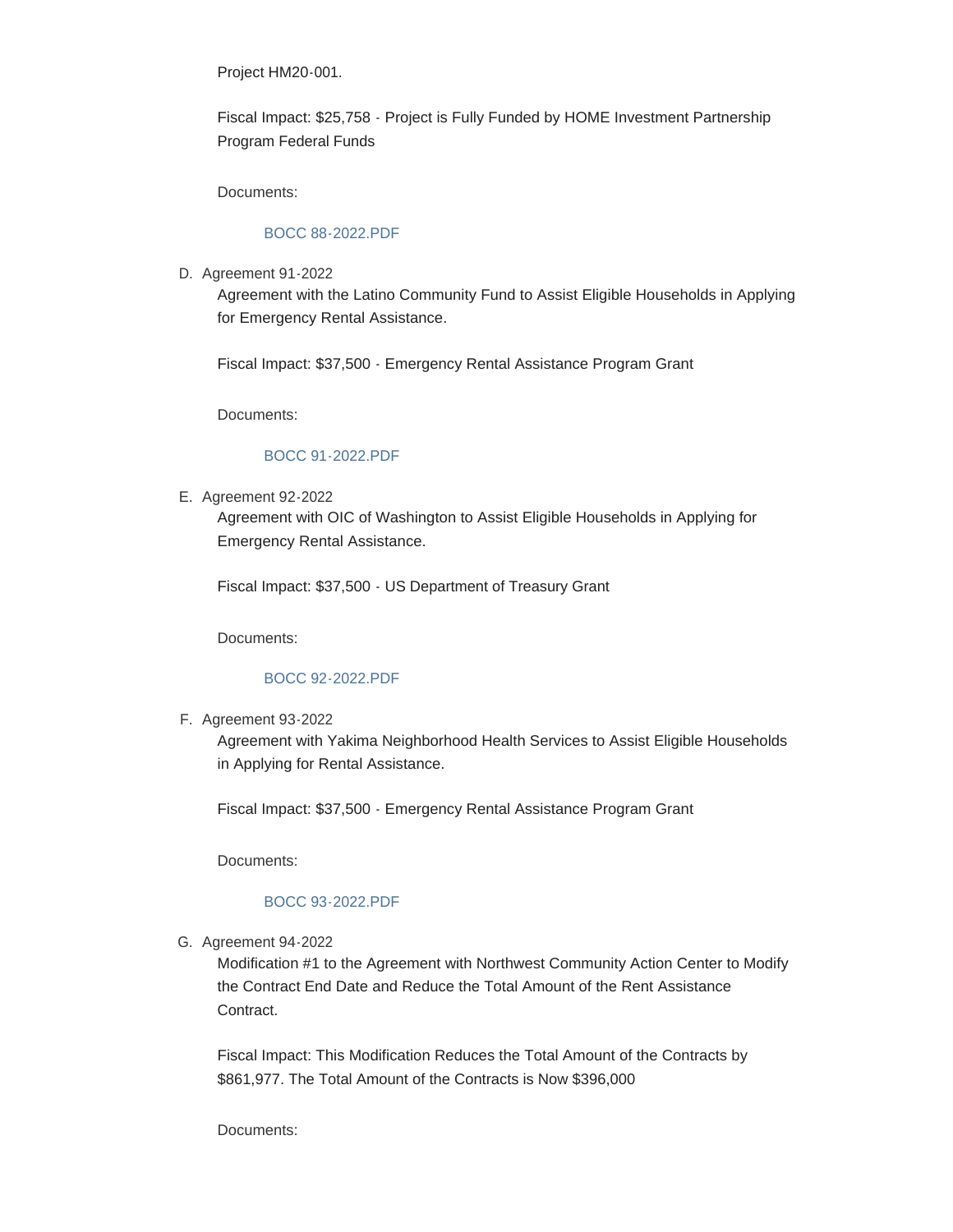## 9. PUBLIC SERVICES

A. Agreement 89-2022

Professional Services Agreement with Patrick D. Spurgin for Hearing Examiner Services.

Fiscal Impact: \$165 an Hour Plus Expenses (If Applicable), as Determined by the Planning Administrator

Documents:

# [BOCC 89-2022.PDF](https://www.yakimacounty.us/AgendaCenter/ViewFile/Item/4031?fileID=16014)

**B.** Agreement 90-2022

Professional Services Agreement with Gary M. Cuillier for Hearing Examiner Services.

Fiscal Impact: \$165 an Hour Plus Expenses (If Applicable), as Determined by the Planning Administrator

Documents:

## [BOCC 90-2022.PDF](https://www.yakimacounty.us/AgendaCenter/ViewFile/Item/4032?fileID=16015)

# 10. TREASURER

Resolution 83-2022 A.

Deposit and Distribution of In-Lieu of Tax Contribution.

Fiscal Impact: \$448.00 - The Nature Conservancy of Washington Donated as In-Lieu of Tax Contribution for Their Ownership of Section 9 (640) Acres in Township 14 N Range 15 EWM

Documents:

#### [83-2022.PDF](https://www.yakimacounty.us/AgendaCenter/ViewFile/Item/4034?fileID=16017)

## 11. REGULAR AGENDA

A. Ordinance 3-2022

Amending Horizon 2040 and YCC Title 19 Pertaining to the Town of Naches Emergency UGA Amendment (LRM2021-001/SEP2021-010).

Fiscal Impact: \$0

Documents:

#### [ORDINANCE 3-2022.PDF](https://www.yakimacounty.us/AgendaCenter/ViewFile/Item/4033?fileID=16016)

12. NEW BUSINESS